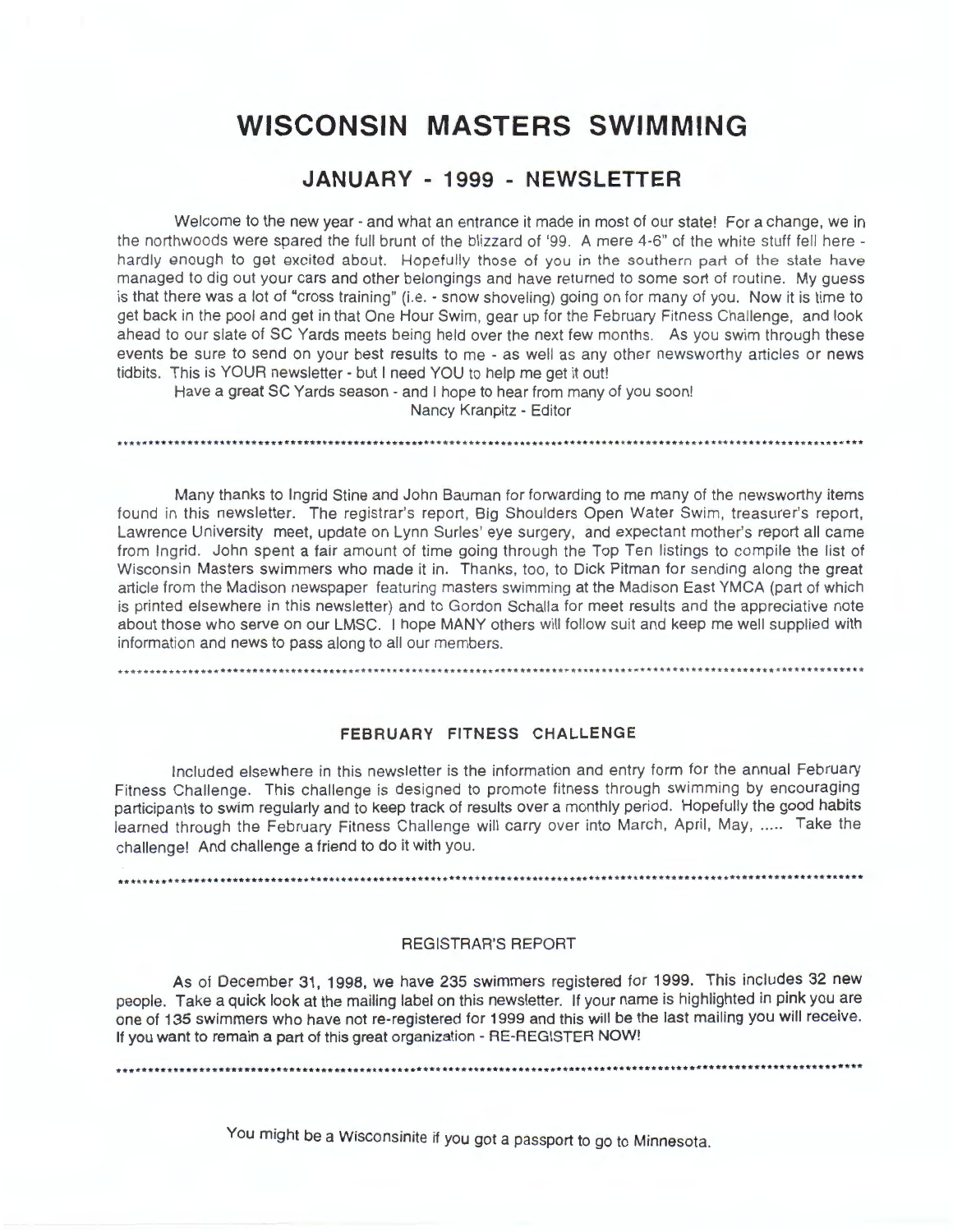February Fitness Challenge **'11** 





pants to swim regularly and to track results over a monthly period.

**Host:** Tualatin Hills Barracudas, Beaverton, Oregon.

Sponsor: Maxwell Medals and Awards.

**Eligibility:** Must be at least 19 years of age.

**Rules:** Use of training aids, such as kickboards, fins, paddles, and bouys IS permitted.

**Recording Distance:** Beginning February 1, 1999, record on the form below the number of YARDS completed each day. PLEASE BE AS ACCU-RATE AS POSSIBLE! To convert meters to yards, add 10% to meter distance to obtain yard total {For example:  $3000$  meters +  $300$  ( $10\%$ ) = 3300 yards}

**Monthly Totals:** At month's end, add daily yardage totals to obtain monthly total. To calculate number of miles, divide monthly yardage total by 1760.

**Caution:** Use caution when attempting to improve fitness level. Increases in yardage should be gradual over an extended period.

**Age Groups:** 19-24, 25-29, 30-34, 35-39, 40-44, 45-49, 50-54, 55-59, 60- 64, 65-69, 70-74, 75-79 (in five-year increments).

**Age:** Determined by your age on February 28, 1999.





**Awards** & **Results:** All participants receive final results and an achievement certificate. Three females and males in each age group with the highest monthly totals receive medals. Please allow 30 days after deadline for mailing of results and awards.

**Entry Fee:** \$8 .00, all fees payable to **Tualatin Hills Barracudas.** 

**T-Shirts:** \$12.00, short sleeve, 100% cotton, with the 1999 FFC theme, "Leaping across the Land"

**Swim Caps:** Custom Latex swim caps with FFC frog (see above) available for \$3.00.

**Entry Deadline:** Entries must be RECEIVED by March 20, 1999. Late Entries will not be accepted.

**Entry Procedure:** Send form below and fees to: FEBRUARY FITNESS CHALLENGE c/o Bill Volckening 370 NW Island Circle #85 Beaverton, OR 97006 Telephone: (503) 533-5567 -- e-mail: Volckening@aol.com

**International Entries:** \$3.00 additional postage fee required; mail early to ensure arrival by entry deadline.

**Workout Brochure:** Send S.A.S.E. for a special FFC Workout Brochure.

February Fitness Challenge '99

\*\*\*\*\*\*\*\*\*\*\*\*\*\*\*\*\*\*\*\*\*\*\*\*\*\*\*\*\*\*\*\*\*\*\*\*\*\*\*\*\*\*\*\*\*\*\*\*\*\*\*\*\*\*\*\*\*\*\*\*\*\*\*\*\*\*\*\*\*\*\*\*\*\*\*\*\*\*\*\*\*\*\*\*\*\*\*\*¥\*

(please print)

| ADDRESS:                                                                      |               |  |            |               |                                  |              |  |                                                                                          |            |                                    |  |  |
|-------------------------------------------------------------------------------|---------------|--|------------|---------------|----------------------------------|--------------|--|------------------------------------------------------------------------------------------|------------|------------------------------------|--|--|
|                                                                               | ZIP:          |  |            |               | COUNTRY: PHONE: USMS MEMBER? Y N |              |  |                                                                                          |            |                                    |  |  |
|                                                                               | MON FEB 1 yds |  |            |               | MON FEB 8                        |              |  | MON FEB 15                                                                               |            | MON FEB 22                         |  |  |
| TUE                                                                           | FEB 2         |  | TUE        | FEB 9         |                                  |              |  | TUE FEB 16                                                                               | TUE        | <b>FEB 23</b>                      |  |  |
| <b>WED</b>                                                                    | FEB 3         |  | <b>WED</b> | <b>FEB 10</b> |                                  | <b>WED</b>   |  | FEB 17                                                                                   | <b>WED</b> | <b>FEB 24</b>                      |  |  |
| <b>THU</b>                                                                    | FEB 4         |  | <b>THU</b> |               | FEB 11                           | THU          |  | FEB 18                                                                                   | THU        | FEB 25                             |  |  |
| <b>FRI</b>                                                                    | FEB 5         |  | FRI        |               | FEB 12                           | FRI          |  | FEB 19                                                                                   | FRI        | FEB 26                             |  |  |
| <b>SAT</b>                                                                    | FEB 6         |  | SAT        |               | FEB 13                           | SAT          |  | FEB 20                                                                                   | SAT        | <b>FEB 27</b>                      |  |  |
| <b>SUN</b>                                                                    | FEB 7         |  | <b>SUN</b> |               | <b>FEB 14</b>                    | SUN          |  | <b>FEB 21</b>                                                                            | <b>SUN</b> | <b>FEB 28</b>                      |  |  |
| (To calculate milage, divide monthly yardage by 1760)                         |               |  |            |               |                                  | <b>FEES</b>  |  | Entry Fee $$8.00$<br>T-Shirt x 12.00 (optional)<br>Circle T-shirt size (s): S M L XL XXL |            | (required)                         |  |  |
| I attest that the above results are accurate and true.<br>Date:<br>Signature: |               |  |            |               |                                  | <b>TOTAL</b> |  | Swim Cap $\_\ x$ 3.00 (optional)<br>International Fee 3.00                               |            | (outside U.S.)<br>(U.S.funds only) |  |  |
|                                                                               |               |  |            |               |                                  |              |  | (fee payable to Tualatin Hills Barracudas)                                               |            |                                    |  |  |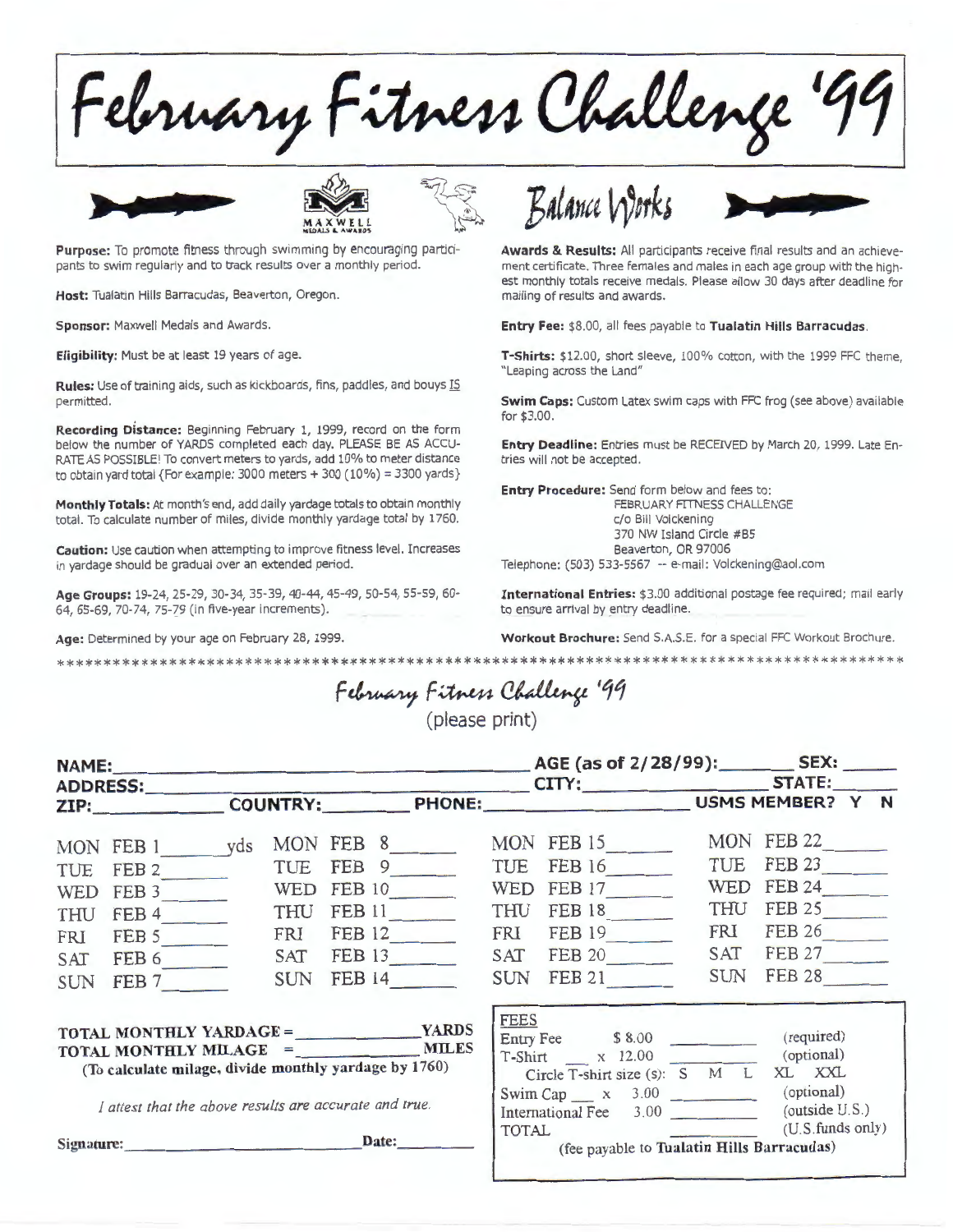Wisconsin swimmers and relays on the 1998 USMS S.C. Yards Top Ten

Doria Portala 29 INDIVIDUALS 7th 100 Fly 1:00.48 Nancy Kellner 31 Edith Jacobsen 50 8th 1000 Free 11:24.23  $6:18.94$ 9th 400 IM **RELAYS** Carol Reinke 61 Melinda Mann 41 Women 55+ 7th 200 Free 2:46.48 8th 200 Breast 3:33.19 7th 50 Free : 26.24 Ingrid Stine, Judy Davis, Doris Klitzke, Betty Lorenzi 9th 200 IM  $3:28.97$ 10th 100 Free :58.99 Women 55+ 9th 200 Medley 3:04.09 7th 200 Free 2:09.32 Betty Lorenzi, Ingrid Stine, Doris Klitzke, Judy Davis Betty Lorenzi 70 2nd 50 Breast :32.97 Women 35+ 5th 400 Free 4:11.61 10th 100 Free 1:30.25 1st 100 Breast 1:10.78\* Hancy Fisher, Melinda Mann, Cynthia Maltry, Nancy Ehrke 8th 200 Free 3:15.82 1st 200 Breast 2:38.43 Women. 55+ 3rd 400 Free 6:22.41  $: 43.87$ 3rd 50 Back 5th 50 Fly : 28.40 - Ingrid Stine, Betty Lorenzi, Judy Davis, Doris Klitzke 2nd 100 Back 1:34.06 5th 100 Fly 1:03.78 Women 35+ 2nd 400 Medley 4:33.40 3rd 200 Back 3:27.11 3rd 100 IM 1:05.60 Nancy Fisher, Melinda Mann, Cynthia Maltry, Nancy Ehrke 3rd 200 IM 2:25.25 Women 55+ 1st 400 Medley 6:59.70 Andrew Schaser 41 Betty Lorenzi, Ingrid Stine, Doris Klitzke, Judy Davis 7th 400 IM 5:16.76 8th 200 Fly 2:07.29 Women 25+ 8th 800 Free 9:53.29 Heidi Szczupakiewicz, Kristin Hesslink, Melodee Nugent Laurie Alioto 40 Gary Bezella 60. 9th 100 Back 1:08.61 Jacqueline Smith  $: 26.59$ 8th 50 Free 5th 200 Back 2:26.34 Women - 55+ 2nd 800 Free 13:58.77 10th 100 Fly 1:06.88 Ingrid Stine, Doris Klitzke, Judy Davis, Betty Kendall Robert Kueny 67 6th 200 Fly 2:28.54 Men 45+ 10th 400 Free 4:25.52  $3:11.09$ 6th 200 Fly Kenneth Wehr, John Maniaci, Stephen Justinger, Tim Trowbr 4th 400 IM  $5:09.33$ 9th 200 IM  $2:57.59$ Men 35+ 6th 400 Medley 4:05.78 4th 400 IM  $6:27.88$ Jeff Marohl, David Bart, Andrew Schaser, Chris Hagerup Nancy-Leigh Fisher 46 6th 50 Free : 26.73 Men . 65+ 4th 400 Medley 6:21.62 W Morgan Byers 70 . Tom Michelson, John Bauman, Robert Kueny, Harlan Drake  $:56.97$ 4th 100 Free 10th 200 Free 2:37.75 3rd 200 Free 2:05.61 Men 35+ 8th 800 Free 8:49.70 6th 500 Free 7:11.32 2nd 500 Free 5:36.69 Mark Simpson, Eric Jernberg, Eric Strandt, Andrew Schase: 7th 1000 Free 15:37:33 1st 1000 Free 11:25.05 Hen men 45+. 35th 800-Free w.s. 9:54.73 3rd 1650 Free 25:13.18 2nd 1650 Free 19:35.24 " Kenneth Wehr, Dick Pitman, Stephen Justinger, John Maniac 9th 200 Back 3:15.81 3rd 50 Back  $: 30.22$ Men 65+ 3rd 800 Free 12:04.99 10th 100 IM 1:22.50 W Morgan Byers, Robert Kueny, Harlan Drake, Tom Michelson 2nd 100 Back 1:04.69 8th 200 IM  $3:09.53$ 1st 200 Back 2:23.19 Mixed - 65+ 6th 200 Medley 2:59.54 Betty Lorenzi, Frank Feld, John Bauman, Shirley Hasselbac 8th 100 Fly 1:11.17 Lynn Surles 80 9th 200 IM 2:36.33 Hixed \$55+ 3rd 400 Free 5:30.89 8th 50 Free : 36.11 Gary Bezella, Judy Davis, Ingrid Stine, fim frowbridge 3rd 400 IM 5:23.07 5th 100 Free 1:24.09 Mixed 65+ 1st 400 Medley 6:27.68 8th 200 Free 3:29.56 Doris Klitzke 62 Betty Lorenzi, John Bauman, Robert Kueny, Betty Kendall 7th 500 Free 9:20.69 9th 50 Free  $: 33.01$ Mixed 65+ 2nd 800 Free 12:26.34 9th 100 Free 1:14.31 Betty Lorenzi, Betty Kendall, W Morgan Byers, Robert Kuen Herbert Howe 85 8th 200 Free 2:50.59 2nd 1000 Free 21:27.73 2nd 50 Back : 38.39 Don't Forget to let your 2nd 1650 Free 36:37.04 5th 100 Back 1:27.41 coach know about any medical is singery 7th 200 Back 3:16.27 conditions you have. Then he 9th 50 Fly :38.86 or she will be better prepared 3rd 100 Fly 1:33.02 \*National Record to help you in an emergency. 5th 100 IM 1:25.60 

#### SWIMMING FOR TWO

At least three Wisconsin Masters women are swimming for two these days. Congratulations to Heidi Szczupakiewicz - "due" in February, Melodee Nugent (March), and Laurie Alioto (May)!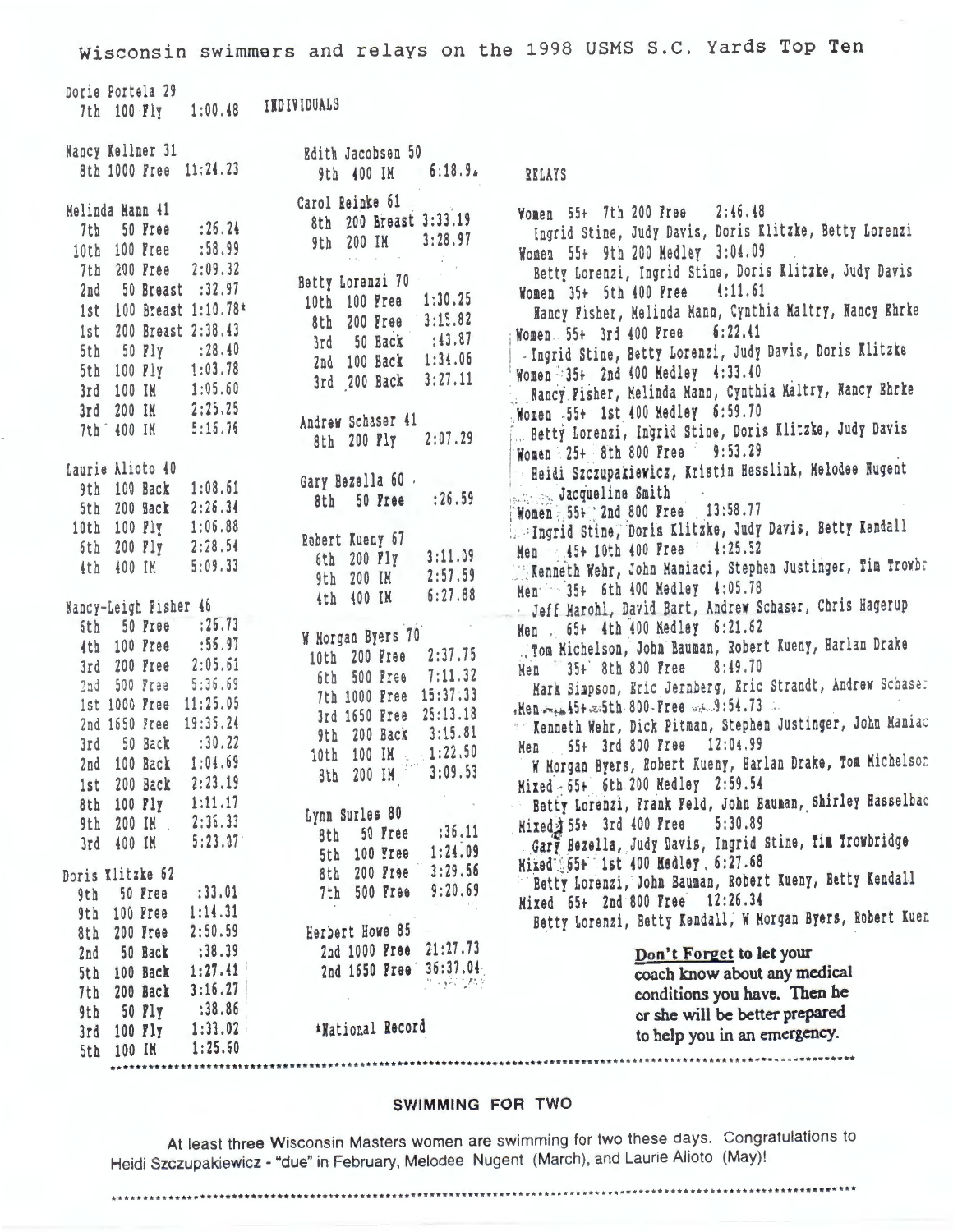#### LAWRENCE UNIVERSITY MEET November 7, 1998

Thanks to meet director Bob Swain and the Lawrence University coach and his staff for yet another great short course meters meet. This meet provided an opportunity to swim any of the three different Pentathlon events ("sprint", "middle distance", and "iron man") and an opportunity to swim up to five events and a number of relays in a short course meters pool. Results of the Postal Pentathlon are not available as of the writing of this newsletter and the Short Course Meters Top Ten season just came to a close on December 31. But my guess is we'll find several "Pentathletes" among the top finishers based on swims at this meet as well as many SC Meters Top Ten placements also as a result of swims at this meet. A total of 71 swimmers were entered including 12 newly registered participants. About 40 had dinner at the Good Company after the meet.

Thanks, again, Bob and the Lawrence University coach and staff!



**2 TIME RELAY ALL AMERICANS 800 METER {LC} FREE RELAY 400 METER {LC} MEDLEY RELAY AGE 240+** - **L TO R BETTY LORENZI, JUDY DAVIS, REFEREE DEBRA FARRELL, INGRID STINE, CAROL SMOLLEN** 

**Dehydration: Water, water, everywhere. But it's easy to get dehydrated when you're swimming. Remember to drink lots of decaffeinated, non-alcoholic beverages before, during, and after swim meets and practice.** 

You might be a Wisconsinite if you have no problem spelling Milwaukee.

SHORT COURSE YARDS TOP TEN - 1998

\*\*\*\*\*\*\*\*\*\*\*\*\*\*\*\*\*\*\*\*\*\*\*\*\*\*\*\*\*\*\*\*\*\*\*\*\*\*\*\*\*\*\*\*\*\*\*\*\*\*\*\*\*\*\*\*\*\*\*\*\*\*\*\*\*\*\*\*\*\*\*\*\*\*\*\*\*\*\*\*\*\*\*\*\*\*\*\*\*\*\*\*\*\*\*\*\*\*\*\*\*\*\*\*\*\*\*\*\*\*\*\*\*\*\*\*\*

Wisconsin Masters placed several individuals and many relays in the 1998 Short Course Yards Top Ten rankings for 1998. Nancy-Leigh Fisher led the way with 12 individual rankings including 2 1st place rankings while Melinda Mann compiled 11 rankings which also included 2 1st place times. Her 100 yard breastroke time of 1:10.78 is a new National Record for women 40-44 and both Nancy-Leigh and Melinda earned All-American status. Eighteen WMAC relays earned Top Ten rankings with 2 capturing the coveted 1st place finish and Relay All-American status. Betty Lorenzi, Ingrid Stine, Doris Klitzke, and Judy Davis were first in the 55+ 400 yard medley relay and Betty Lorenzi, John Bauman, Robert Kueny, and Betty Kendall were first in the 65+ 400 yard medley relay. A complete listing of all of Wisconsin's Top Ten finishers - individual and relay - can be found in this newsletter. Congratulations to one and all!

You might be a Wisconsinite if the snow on your roof in August weighs more than you do.

\*\*\*\*••···············································································································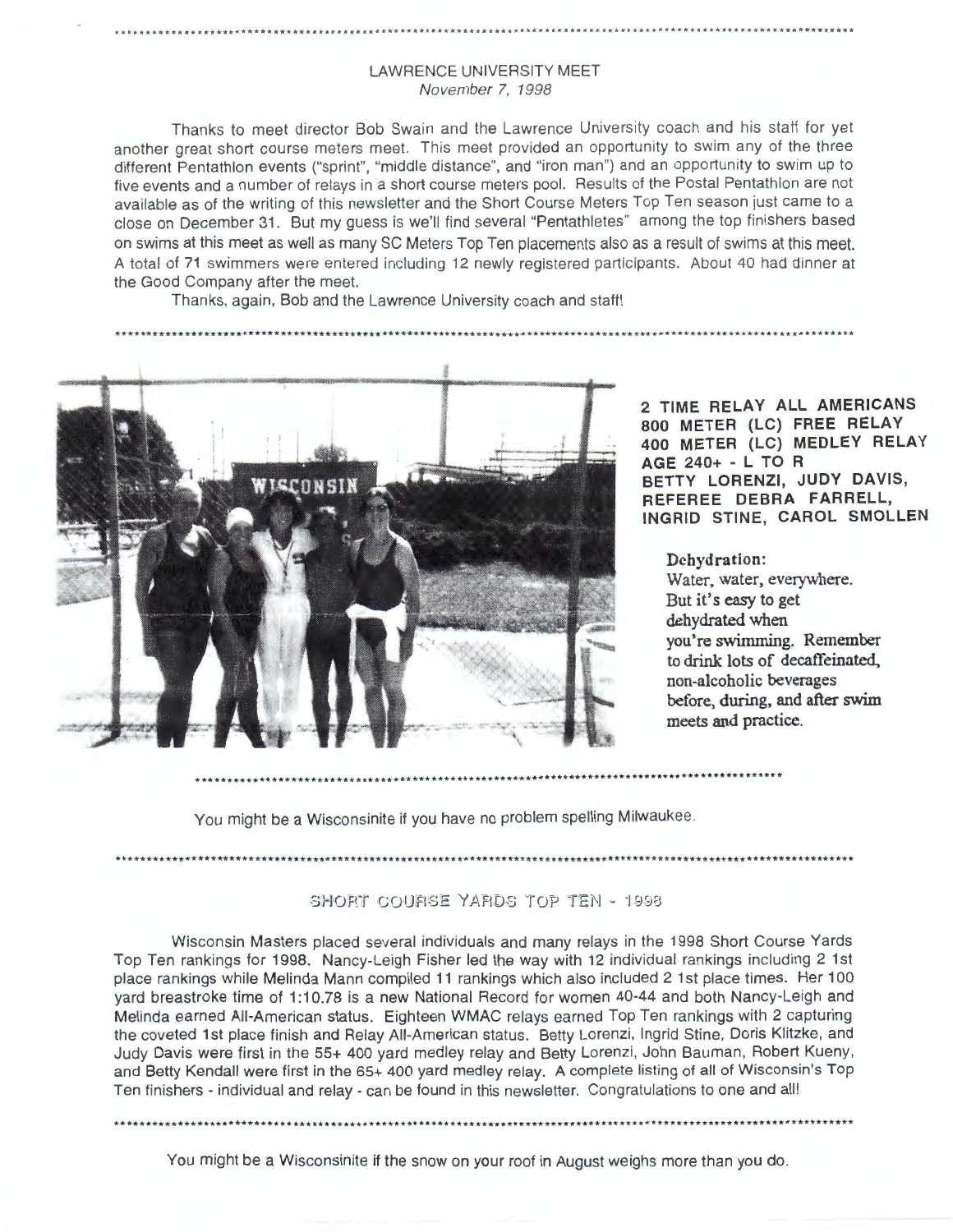Wisconsin swimmers and relays on the 1998 USMS L.C. Meters Top T•

| INDIVIDUALS                | <b>RELAYS</b>                                                                 |
|----------------------------|-------------------------------------------------------------------------------|
| Nancy Kranpitz 50          | Women 240+ 5th 200 Medley 3:40.28                                             |
| 9th 100 Fly 1:46.32        | Betty Lorenzi, Carol Smollen, Ingrid Stine, Judy Davis                        |
|                            | Women 240+ 2nd 400 Free 7:27.34                                               |
| Ingrid Stine 59            | Ingrid Stine, Carol Smollen, Judy Davis, Betty Lorenzi                        |
| 8th 200 Fly 4:33.54        | Women 240+ 1st 400 Medley 7:56.03                                             |
|                            | Betty Lorenzi, Carol Smollen, Ingrid Stine, Judy Davis                        |
| Judy Davis 63              | Women 160+ 4th 800 Free 14:48.85                                              |
|                            | Candy Christenson, Nancy Kranpitz, Ann Meneau,                                |
| 9th 800 Free 18:20.28      | Edith Jacobsen                                                                |
|                            |                                                                               |
| Betty Lorenzi 71           | Women 240+ 1st 800 Free 15:48.06                                              |
| 9th 50 Free : 47.46        | Ingrid Stine, Betty Lorenzi, Judy Davis, Carol Smollen                        |
| 9th 100 Free 1:42.77       | Men 200+ 7th 400 Free 5:44.83                                                 |
| 6th 200 Free<br>3:41.78    | Lynn Surles, John White, John Maniaci, Joseph Mueller                         |
| 4th 50 Back :50.58         | Men 160+ 10th 400 Medley 5:45.71                                              |
| 4th 100 Back 1:51.71       | T G Meehan, John Maniaci, Chris Ehlenbach, Kenneth Wehr                       |
| 4th 200 Back 4:03.57       | Men 160+ 4th 800 Free 10:36.11                                                |
|                            | Kenneth Wehr, Stephen Justinger, Eric Jernberg,                               |
| Betty Kendall 78           | Chris Ehlenbach                                                               |
| 9th 100 Free 2:00.04       | Mixed 320+ 1st 200 Free 3:32.14                                               |
| 10th 200 Free 4:27.25      | Lynn Surles, Fran Zeumer, Betty Kendall, Herbert Howe                         |
|                            | Mixed 200+ 1st 400 Free 5:40.35                                               |
| Dick Pitman 54             | Nancy Kranpitz, Dick Pitman, Candy Christenson,                               |
| 9th 200 Fly 3:06.76        | <b>T G Meehan</b>                                                             |
|                            | Mixed 200+ 2nd 400 Medley 6:21.70                                             |
|                            | Edith Jacobsen, Candy Christenson, Dick Pitman                                |
| Lynn Surles 81             | Stephen Justinger                                                             |
| 7th 50 Free : 40.87        | Mixed 320+ 1st 800 Free 17:35.63                                              |
| 6th 100 Free 1:40.57       | Lynn Surles, Fran Zeumer, Betty Kendall, Herbert Howe                         |
| 8th 200 Free 4:00.36       |                                                                               |
| 400 Free<br>8:35.73<br>3rd |                                                                               |
| Hertbert Howe 86           |                                                                               |
| 2nd 100 Free<br>1:57.20    |                                                                               |
| 2nd 800 Free 20:12.13      | To err is human; to blame it on others is even more human.                    |
| 2nd 1500 Free 38:33.30     |                                                                               |
|                            |                                                                               |
| William Kirar 87           |                                                                               |
| 7th 100 Free<br>2:32.75    | You might be a Wisconsinite if you can actually pronounce and spell Oconomovi |
| 50 Back<br>1:19.99         |                                                                               |
| 6th                        |                                                                               |
|                            |                                                                               |

### **MEDICAL UPDATE**

Lynn Surles had both of his eyes operated on at the beginning of November and had to miss the Lawrence University SC Meter Meet. We're very happy to report that Lynn is doing very well and that he intends to swim at the January Wauwatosa meet.

\*\*\*\*\*\*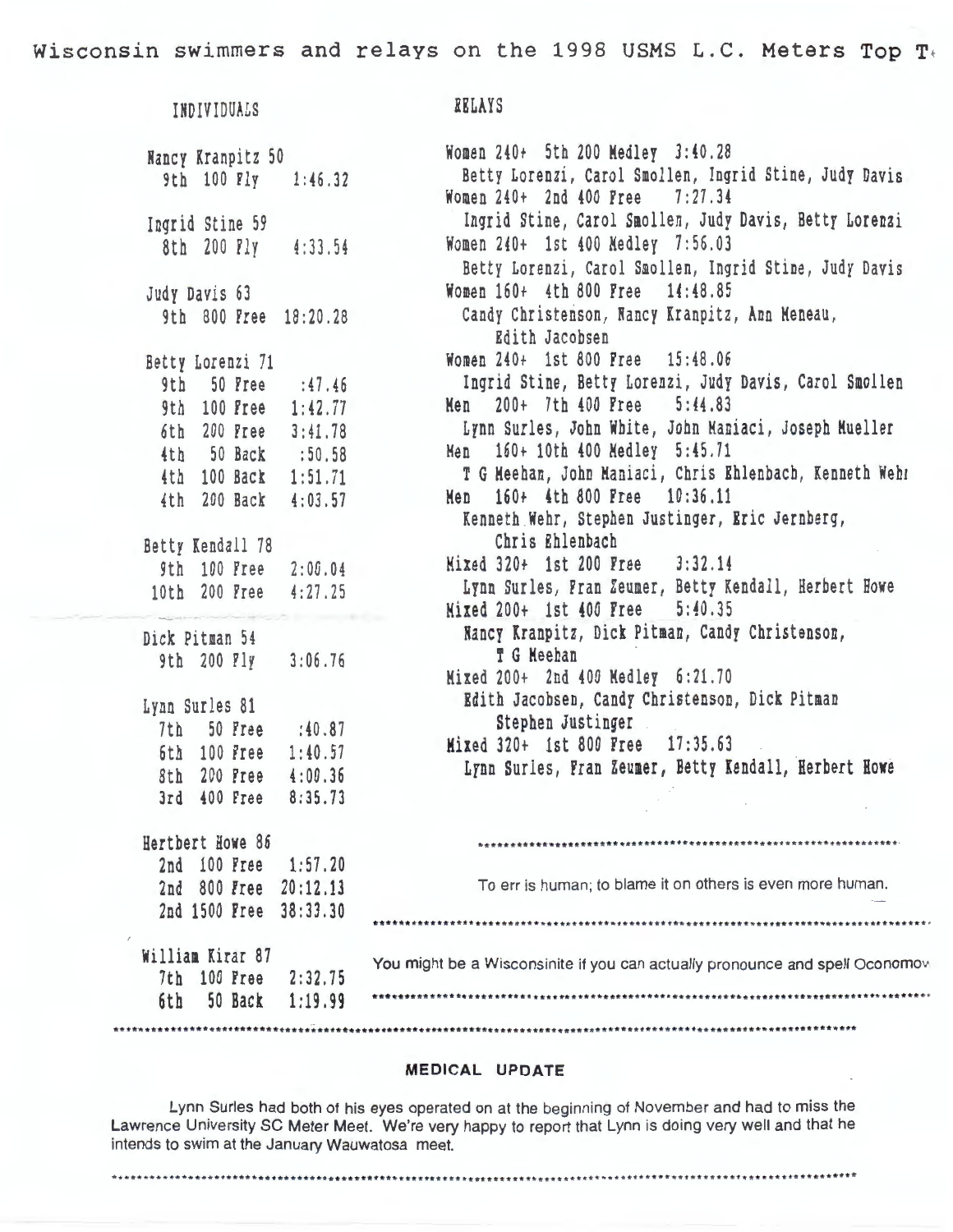#### TIP OF THE MONTH **FINNING** Florida Mavericks Newsletter - Paul Hutinger

Use fins to improve your technique, streamline, flexibility, and to take stress off your shoulders. Fins help you perform drills properly. In practicing the wave breastroke, they supply the thrust needed to learn the rhythm. The faster you swim with fins, the more you become aware of the lack of streamlining. They amplify the errors you make, such as elbows bent on your pushoffs. Swimming starts with the kick. Initiate each hip roll on free and back stroke with the kick. You will build strength, agility and flexibility in your legs, necessary to get more propulsion from your kick. Basic swim fins, or Zoomers (short fins), also add variety and fun to your training sessions. Do not use Force Fins, as the force is only generated in one direction. The other fins give propulsion in both up and down movements, which gives a balance to both sets of muscles. Some swimmers do 50% of their training with fins and are successful.



FIRST PLACE - ALL AMERICAN 400 YARD SC MEDLEY RELAY AGE 55+ - L TO R: BETTY LORENZI, INGRID STINE, JUDY DAVIS, DORIS KLITZKE

> **UV** Protection: Your skin isn't the only thing that needs to be protected from sunlight, don't forget about your eyes! Use sunglasses and goggles that absorb at least 90% of UV sunlight.

#### **WISCONSIN STATE SCY CHAMPIONSHIPS**

The Wisconsin SCY Championships will NOT be held at the Schroeder Aquatic Center April 2-3, 1999, as the pool will not be available. We are currently looking for an alternate site.

WILSON PARK HIGHLIGHTS

Wisconsin Masters only sponsored one long course meet this year - the outdoor meet at Wilson Park in early August. But what a fruitful meet it was! Out of 15 relays swum at this meet 12 placed in the USMS 1998 Long Course Meters Top Ten, and 5 of those relays (YES -FIVE) took 1st place and 2 took 2nd place. Since a first place ranking means "All-American" status the following WMAC members are to be congratulated as 1998 long course relay All Americans: Betty Lorenzi, Carol Smollen, Ingrid Stine, Judy Davis (this foursome captured BOTH the 240+ 400 M Medley Relay and the 240+ 800 M Free Relay), Lynn Surles, Fran Zeumer, Betty Kendall, Herbert Howe (this foursome captured BOTH the 320+ 200 M Free relay and the 320+ 800 M Free relay), and Nancy Kranpitz, Dick Pitman, Candy Christensen, and Thomas Mehan in the 200+ 400 M Free Relay. Congratulations to all Wisconsin Masters swimmers who made the LC Top Ten - and an extra special congratulations to these Relay All-Americans.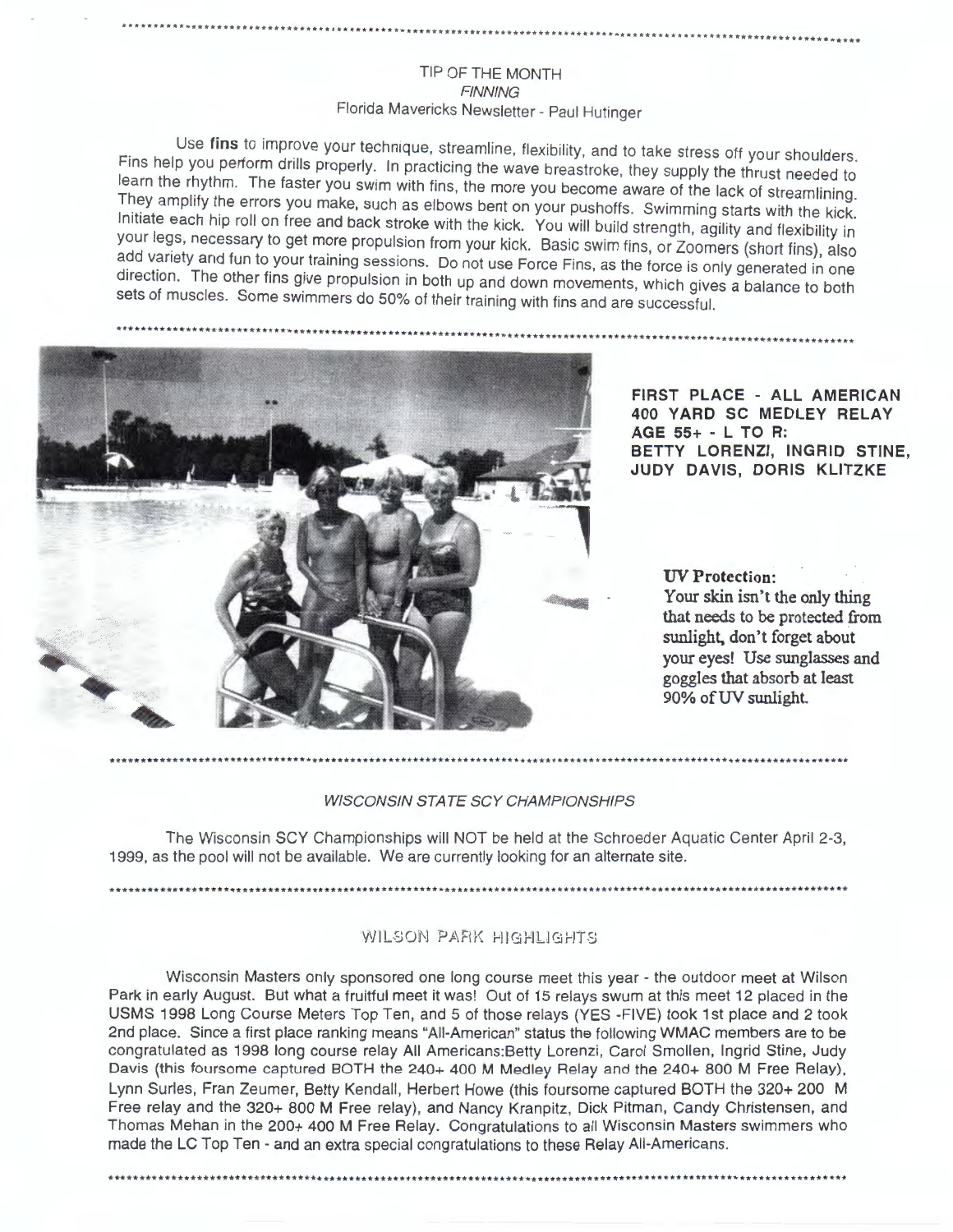#### BIG SHOULDERS OPEN WATER SWIM SEPTEMBER 13 - 3.1 MILES - LAKE MICHIGAN, CHICAGO, IL

September 13 proved to be yet another fantastic day to enjoy an open water swim in Lake Michigan. The air temperature was in the 80's and the water temperature a delightful 74 degrees. A total of 110 swimmers started the race and 98 finished the course. Eric Jernberg, 39, was the only Wisconsin Masters entrant. Eric finished 11th overall and 2nd in his age group with a time of 1 hour, 5.51 minutes. The fastest time was :56.45 and the slowest time was 2 hours, 11 minutes. A 34 year old swimmer did the 5 km swim ALL butterfly in a time of 1 hour, 37 minutes.

While Lake Michigan may not be too inviting these days it doesn't hurt to look and plan ahead. The Big Shoulders Open Water Swim for 1999 has already been scheduled for September 12!

For those who may be interested, USMS, Inc., has a Short Course All-Time Top Ten list reflecting times through May 31, 1998, a Short Course Meters All-Time Top Ten list through December, 1997, and a Long Course Meters list through September 15, 1997. The cost is \$4 for the first copy and \$3 for additional copies. New reports will generally be available 1-2 months after the USMS Top Ten report for that course becomes available (or 4-5 months after the end of the season for that course). Suzanne Rague, 935 **NW** 170th Place, Beaverton, Or, 97006, is the USMS contact person if you are interested.

**Pool emergencies: Be prepared. Do you know where the first aid supplies are kept at your pool?** Is **there a backboard** in **case of spinal injury, along with people trained to use it? Are there**  floatation **devices and reach**ing **tools to assist swimmers**  in distress?

Electrical shock is a potential problem around pools. All outlets should have ground fault interrupt circuits. Don't go in the pool when the pool vacuum cleaners are being used. Be careful with pace clocks, timing systems, loudspeaker systems etc. around the water.

Diabetic Emergency: If the victim is conscious give them something containing sugar (candy, fruit juice, soft drink). If the person is unconscious,

or the sugar doesn't improve their condition in a few minutes call 911.

# ~···················································································································· **NEWS** - **NEWS** - **NEWS!**

In case you haven't heard - John Bauman has RETIRED! We all wish you a very happy retirement, John, and hope you will enjoy your new lifestyle. John reports he is especially enjoying being able to get into the pool on a daily basis - and the results showed up in dramatic fashion in the Fond du Lac meet in early December where he recorded a BIG drop in his 100 breastroke time. Congratulations, John - and have a very HAPPY RETIREMENT!

A Note of Appreciation and Thanks! Gordon Schalla

"I attended the Saturday, October 10, 1998, meeting of the Wisconsin Masters Swim Committee. I was impressed at the efficiency of the meeting. John Bauman works hard as chairman and I am sure has all our 'thanks' for the great job he does. The rest of the board pitches in also and has our 'HURRAY'"! ....•...........•••..•.•..•...•.•.•••••••..........•....•.••••.......•..••......•••••.•......

You might be a Wisconsinite if you used to think deer season was included as an official school holiday.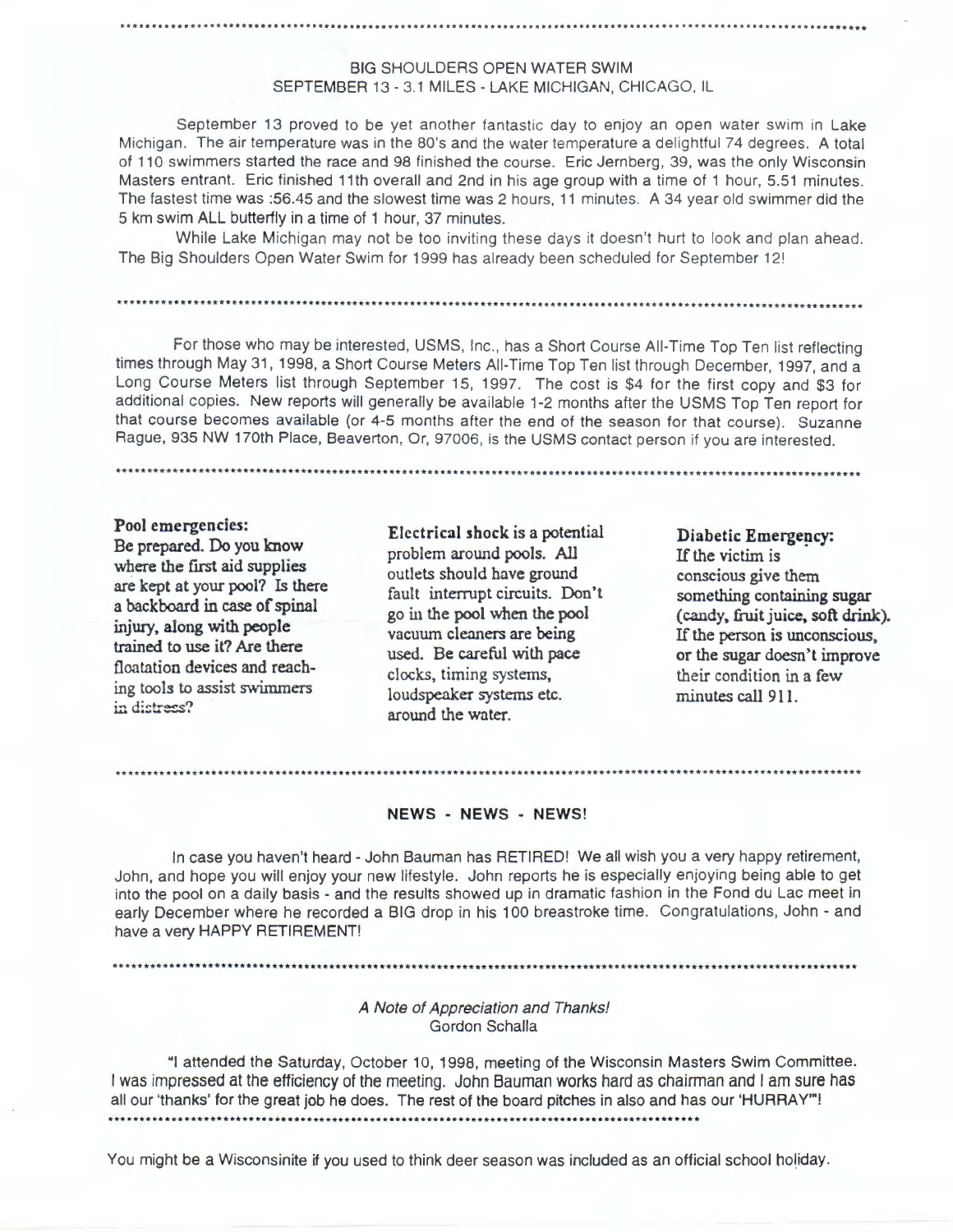# These masters programs are strictly for after school

**By Matt Mullins**  Wisconsin State Journal

or those athletes who can<br>get over the hill without<br>the use of a car, masters<br>sports — organized clubs. get over the hill without the use of a car, masters  $sports$  - organized clubs, classes and competitions for older athletes - are gaining attention in Madison.

One masters athlete is Madison swimmer Sharon Childs, 59. Childs snagged five gold medals at the Senior Olympics of Dane County last June. At the Badger State Games a few weeks later. she won gold medals in the 50-

"It's very competitive," said<br>Childs. "I find that part of my spirit come alive. I really enjoy  $i\tilde{t}$ ."

Childs is in a masters swim class at the East YMCA Her swimming partner is fellow 59 year-old Judy Zitske.

"Because of each other, we keep going - and because of our coach, Dick Pitman," added Childs. "He's a really good guy."<br>In addition to coaching, Pit-

man competes in masters swim-<br>ming competitions. At 54, the former high school and UW-Madison swimmer recently re-<br>wrote state record books.

"I just set three state records

Saturday," said Pitman, referring to the Wisconsin Masters Short Course Metric Swim Meet Nov. 7 at Lawrence University in Appleton. Pitman won and set records in the 100 and 200 butterfly, and the 400 freestyle.

Pitman has coached at the YMCA since 1995, when Jim Bruskewitz left to teach at the UW Sports Medicine Clinic 's Aquatic Center.

"I always said that, rather than see the program at the East Y die. I would rather coach it," said Pitman.

Pitman assumes masters swimming is here to stay.

"Based on my program, I think there's a lot more interest than, say, 10 years ago," he said. "Nationally, the enrollment in USMS (Unites States Masters Swimming) is up 5,000. The national enrollment is about 35,000.''

Tom Innes, 30, joined Pitman's class two years ago. A distance runner, Tom runs in the winter, but was looking for off-<br>season exercise.

"I wanted something to do in the winter," he said.

He was no expert swimmer. "I had not been in the water before at all when I joined. I had a

Please see **MASTERS,** Page 3D

**Besides coaching masters swimmers, Pitman, 54, races and recently set three state records.** 

general idea of what each stroke was." But Innes relished the op-

portunity for training.<br>"Once you're out of school, to do anything with a coach, you know, that's unheard of."

A Madison wine wholesaler, Innes runs races from 10Ks to<br>marathons, and tries to run during the winter. Swim train-

ing has helped. "I've taken a lot of minutes off all my times," he said. "I've taken 20 minutes off from the first time I ran (Syttende Mai) to the second time, swimming masters in between.

He plans to continue in the

sport.

"It's great exercise. I feel as healthy as I ever have," he said. "I don't see ever stopping it.'

Innes has yet to compete in swimming but hopes to race in a December meet. Hardly restricted to card-carrying members of the A.A.R.P., masters swimming events welcome swimmers 19 and older. U.S.A. Track and Field-sanctioned events have racers 35 and older. Softball generally starts at age 40.

**Lightening causes more**  deaths annually in the United **States than any other weather**  hazard, including blizzards, **hurricanes,** floods, tornadoes, earthquakes, and **volcanic eruptions.** 

**Get out of the water at the first sign of a thunderstorm** and stay **out for at least 15 minutes after the last sign of thunder**  and lightening.

FROM OUR LMSC TREASURE - INGRID STINE

\*\*\*\*\*\*\*\*\*\*\*\*\*\*\*\*\*\*\*\*\*\*\*\*\*\*\*\*\*\*\*\*\*\*\*\*\*\*\*\*\*\*\*\*\*\*\*\*\*\*\*\*\*\*\*\*\*\*\*\*\*\*\*\*\*\*\*\*\*\*\*\*\*\*\*\*\*\*\*\*\*\*\*\*\*\*\*\*\*\*\*\*\*\*\*\*\*\*\*\*\*\*\*\*\*\*\*\*\*\*\*\*\*\*\*\*\*

On behalf of the Wisconsin Masters Swim Committee I would like to thank Robert Kueny and Morgan Byers for their generous donations to the association!

\*\*\*\*\*\*\*\*\*\*\*\*\*\*\*\*\*\*\*\*\*\*\*\*\*\*\*\*\*\*\*\*\*\*\*\*\*\*\*\*\*\*\*\*\*\*\*\*\*\*\*\*\*\*\*\*\*\*\* \*\*\*\*\*\*\*\*\*\*\*\* \*\*\*\*\*\* \*\*\*\*\*\*\* \*\*\*\*\*\*\*\*\*\*\*\*\*\*\*\*\*\*\*\*\*\*\*\*\*\*\*\*\*\*\*\*\*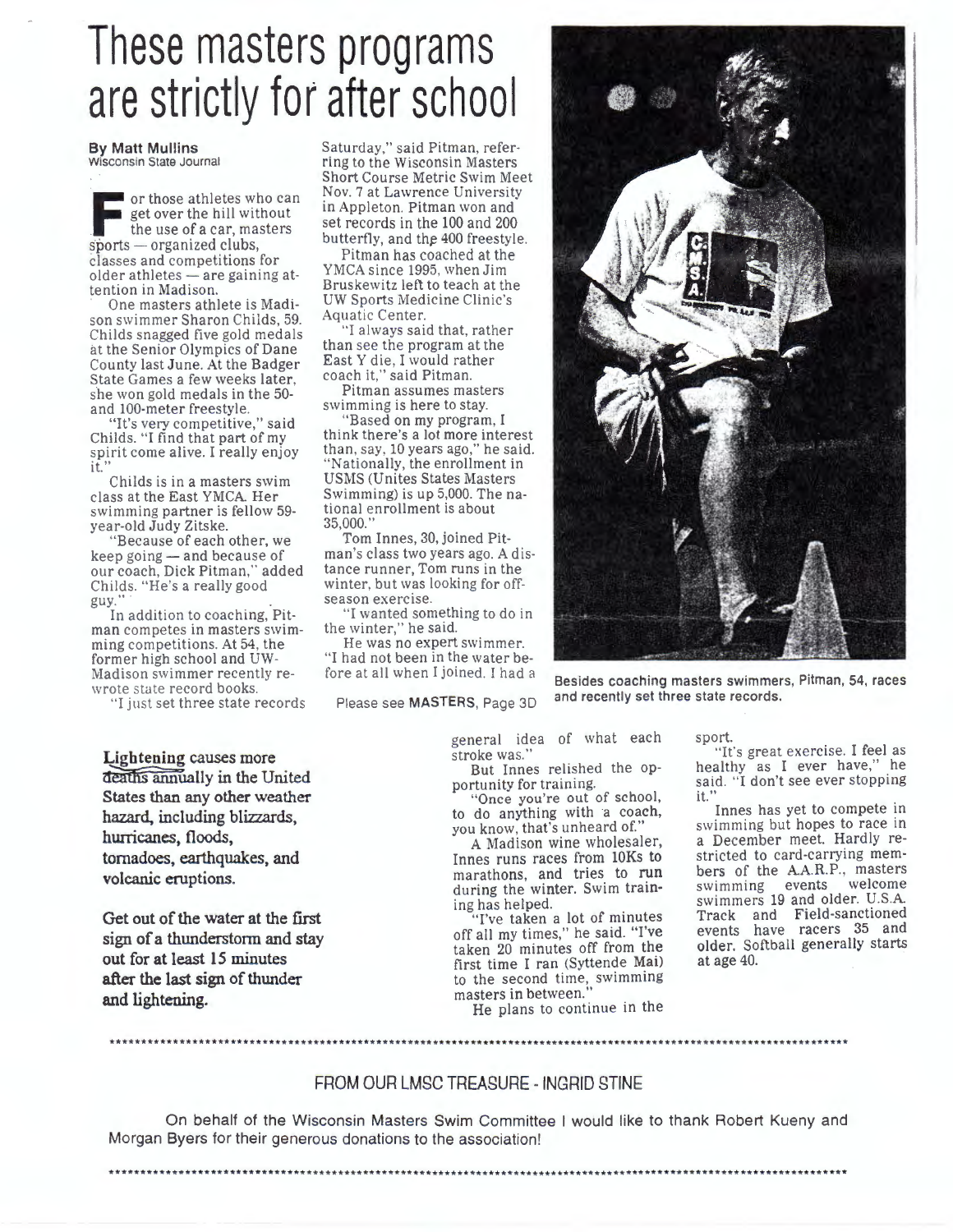### 9th ANNUAL LOST IA/MN/WI DOUBLE DUAL SWIM MEET FEBRUARY 13, 1999, UW-LACROSSE-MITCHELL HALL

A full slate of events will be offered at this meet with warm-ups at12 noon and a meet start time of 12:45 PM . This meet is unusual in that it is a team scoring meet rather than the straight individual type of meets we normally have. Friendly rivalry exists between our three states - and this year possibly a 4th state (Illinois). All entries are deck entries and the cost is only \$5.00 for the entire meet (5 individual entries plus relays). There will be a surprise for all registered swimmers. Entry forms will be provided at the meet and you must use this official entry form. So plan to come a little early to take care of your paper work before the warm ups begin. UW-LaCrosse features a 6 lane pool with electronic timing, ample spectator space, and numerous locker rooms. Need more information? Contact Todd Ondell, 2823 Quarry Place, La Crosse, WI, 54601, or, 1-608-784-8890 (home), 1-608-788-9260 (work), 1-608-788-9262 (fax) or at laxswim@centuryinter.net

The little safety information paragraphs you see interspersed throughout this newsletter came from the USMS Safety Committee chaired by Julie Paque. They provide some eye openers about things I am sure many of us never think about!

#### WHAT'S IN A NAME???

Our Swim Committee continues to struggle with deciding on a name for our newsletter. There is a feeling that we need to incorporate our state name in the title, some aspect of swimming, and a reference to or an indication that we are a part of the Masters program. While "The Chlorine Chronicle" appeared to be a popular choice it doesn't meet most of our "requirements". For the time being we are still the "Wisconsin Masters Swimming Newsletter'' - although with your help we are hopeful we can come up with a title that is appropriate to our mission. Keep thinking - and keep sending the suggestions .

Gordon Schalla had 3 very successful meets over the course of the past several months:

YMCA Masters Nationals 4th - 50 free 4th - 100 free 5th - 50 back 6th - 50 breast 6th -100 breast 7th - 100 back 7th - 200 back

USMS Short Course Nationals 8th - 50 breast 4th - 100 breast 10th - 50 back 15th - 100 back 16th - 50 free

Senior Olympics 1st - 50 back 2nd - 50 breast 2nd - 100 back 2nd - 50 free 3rd - 200 back

Gordon also participated in the archery competition at the Wisconsin State Senior Olympics and came away with a 1st place finish! Congratulations, Gordon!

#### 

HELPFUL HINTS FOR AROUND THE HOUSE

THE HANDIEST DUSTCLOTHS: Put an old sock on each hand - you can dust with both hands at once. THE CHEAPEST **WINDOW** CLEANING SOLUTION: Windshield wiper fluid. You can get it in a gallon jug. THE SAFEST BROKEN GLASS PICKUP: Scrunch up pieces with wads of damp newspaper or paper towels.

THE EASIEST WAY TO CLEAN THE INSIDE OF A VASE: Fill with water, drop in a denture tablet, let soak. THE BEST GUARD AGAINST SCUM ON SHOWER DOORS: Clean thoroughly, then wax the door.